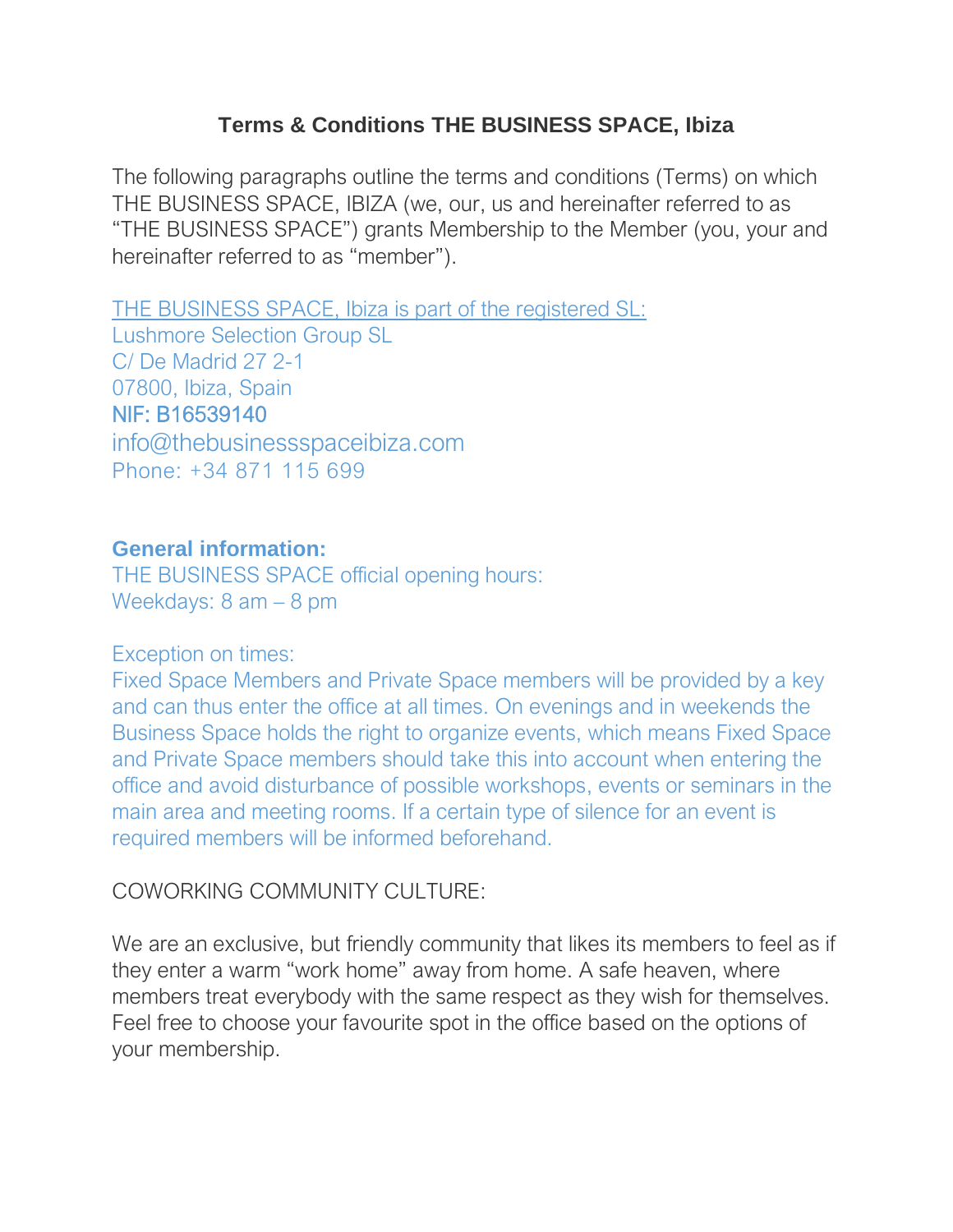All-though there is management and/or staff to service the members we kindly ask you to be welcoming to other members too. If you happen to have a spare moment feel free to explain newbies how things work, because sharing = caring! On the other hand, we all need to respect the wishes of people who are in optimal focus or simply less social - just as much as the ones who like to have a chat. So we request you do not overdo networking and that you avoid making too much noise.

Furthermore we have a cleaner that takes care of general cleaning, but... we all have to take care of keeping the place tidy and usable, so don't forget to refill the coffee machine when beans run out, throw away coffee litter, turn on the dishwasher, empty it, keep your desk tidy or put new glasses on the coffee table when they ran out. We all share the space and appliances and need to keep it pleasant for each-other. In the end, the main objective is to all benefit from a relaxed, clean and comfy working place. Enjoy!

## 1. The Membership

- a) No relationship of landlord and tenant exists between THE BUSINESS SPACE and you. You are a member of a business club. Thus, the Spanish rental law does not apply. THE BUSINESS SPACE is a service provider that contains of a business club with full-service facilities and spaces for members to work in, but which also provides start-ups and existing companies other business-related advice, events & services.
- b) Your Membership is personal to you. You may not transfer your Membership to someone else.
- c) If one decides to buy a membership for any another member one stays responsible for the payment of that membership till the end of the agreement, even if the other member decides to leave or any personal problems between one-an-other occur.
- d) By becoming a member of THE BUSINESS SPACE you agree with our terms & conditions. If there is anything that you do not agree with or do not understand in these Terms contact us and we will try our utmost to address your concerns.
- e) In our price-list it is described what each of the memberships of THE BUSINESS SPACE contain. Existing rules and important fair use policies are described in these terms and conditions.
- f) You agree to comply with your obligations under these Terms, and with any additional obligations contained in our Policies.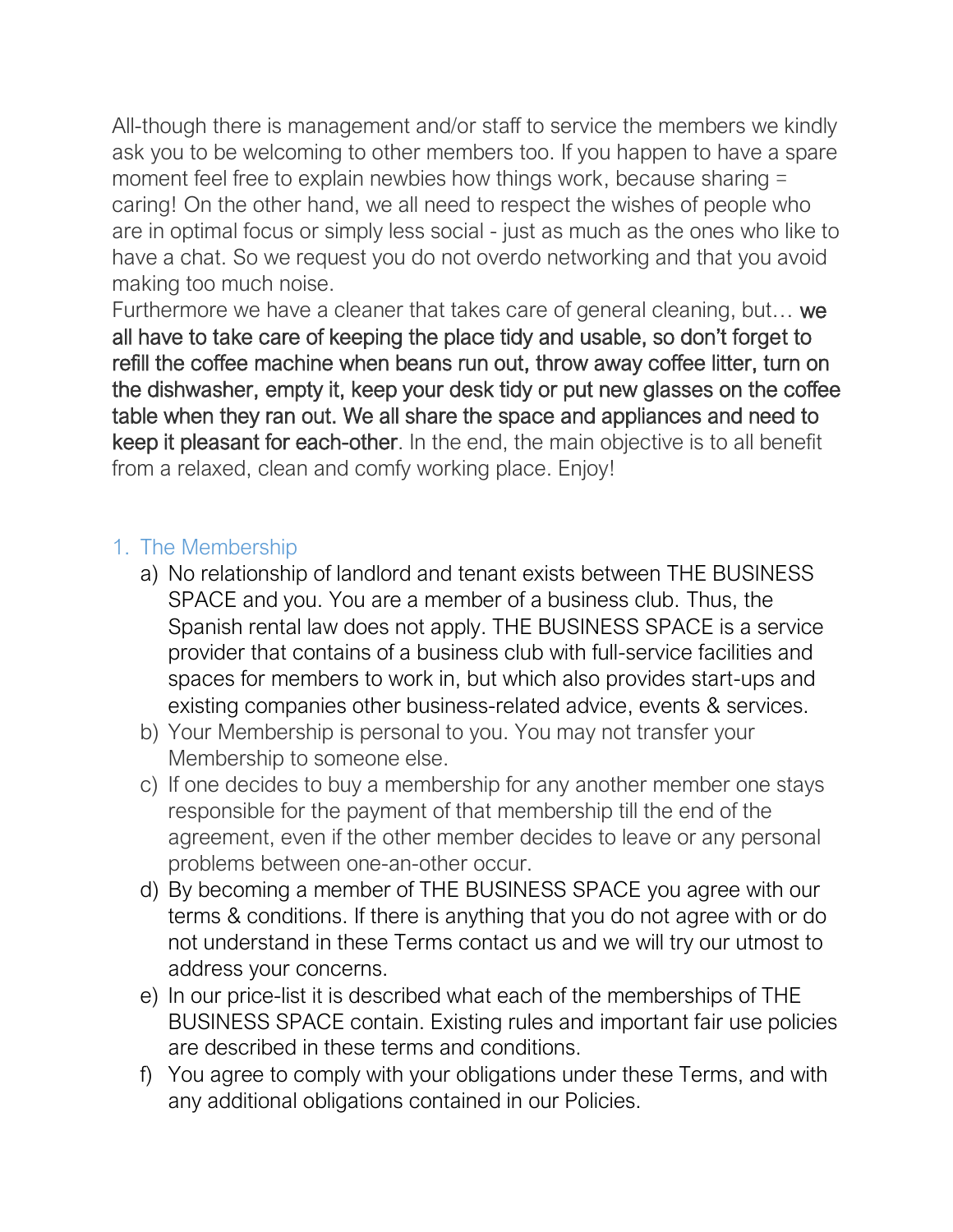g) The commitment given in your signed THE BUSINESS SPACE agreement can not be paused by periods of time. One of the reasons a commitment is contracted is to ensure that you can profit from such a low price. With this consistency of income, we make the low fees possible. If one wants to commit to a shorter period this can of course also easily be done by taking a different type of membership plan at the start of the agreement. Two exceptional reasons for a brief contract stop or ending are: Provable definite movement to another country or long-term sickness.

### 2. . The Spaces, General and Private Areas

a) SOUND AND CALLS - just as in any other Coworking office - we ask you to consider the presence of other Members and use the Spaces in a respectful way. A general space is lower in price and thus does not facilitate all the features of a private office. Since a lot members do not have a private office, but a general space, it means there is a limit to the noise that is allowed within a Coworking area.

This means in the general areas one shall not engage publicly in loud phone calls or face2face meetings. (Unless there is no one else around at that time). Short soft toned calls are allowed, of course of a reasonable amount per day. Playing music without headsets is not allowed.

- ✓ If a "Spaces" member requires any call, skype call, video meeting or face2face meeting one shall move to a meeting room, outside or another empty room for conversations. (Unless one is alone in the office) Soft toned short calls are allowed, but one can not expect others to be quiet in the main area while they make phone calls.
- ✓ "Fixed Spaces" members also have to take their fellow office mates in to account, so unless you share the office with somebody you work with, always find a private space for any calls, skype call, video meeting or face2face meetings.
- $\checkmark$  "Private Space" members can use a private office which means they can have meetings, invite business relations and take calls,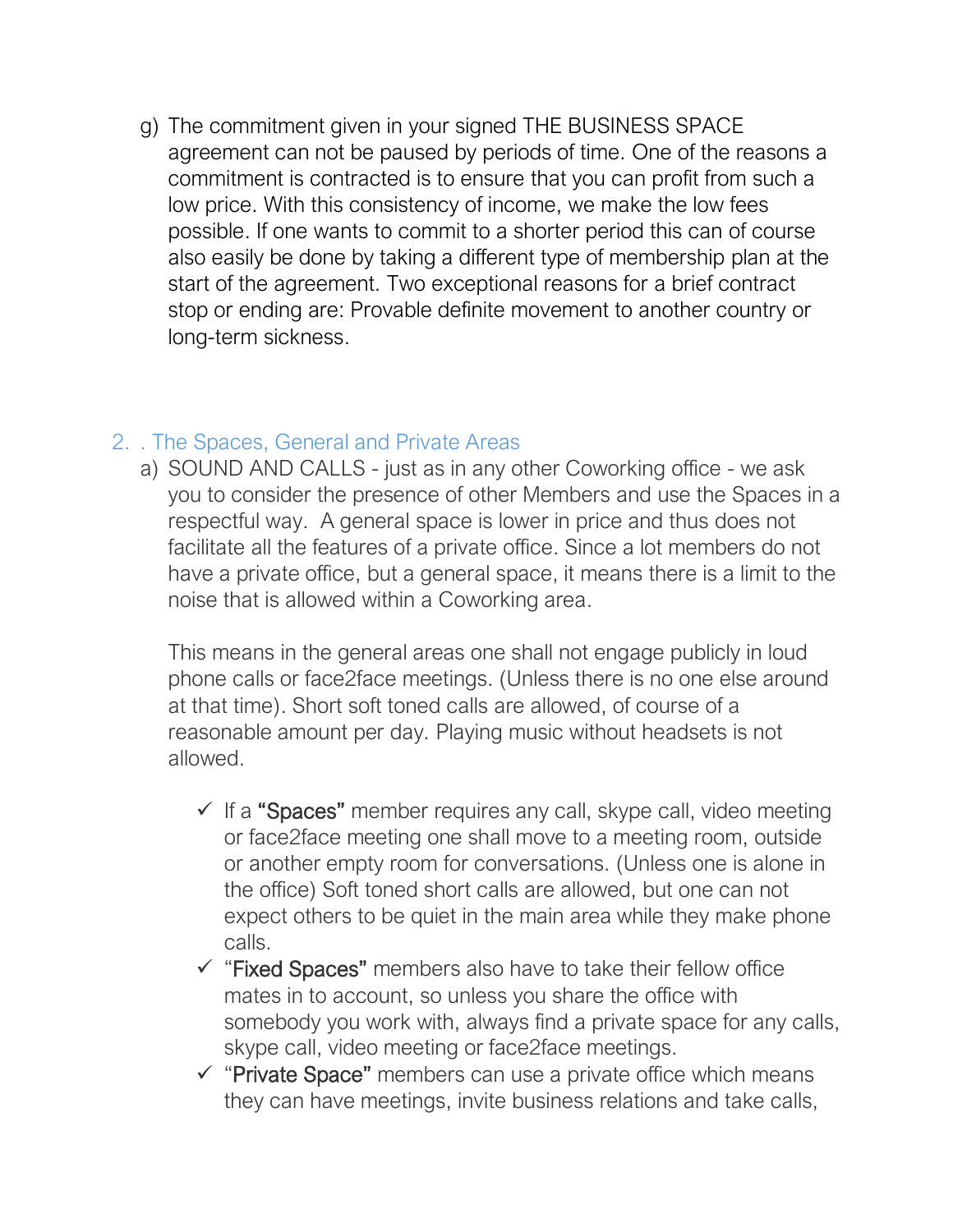skype calls and video calls to whatever extend desired in their office. Still loud sounds, or other noise nuisance must be avoided. It is a historical building, so screaming or very loud conversations are not allowed.

- b) Since no relationship of landlord and tenant exists both fixed spaces as private spaces can always be entered by the owners if required for showcasing the Business Club or because one needs to access the community balcony. Of course, with mutual consent in which private meetings, privacy and private situations in calls will be respected.
- c) Address usage: The address of the Business Space is the tax related address to the company "Lushmore Selection Group SL/ The Business Space. This address can be used on business cards or in communication towards clients during the membership period of your choice.

The address of Vara De Rey 26 1-1 cannot be used as tax or legal registration of your company. The only clients that are allowed to use the address for these purposes are members with the private space membership. In this case; this can be agreed with prior notice, for only and without exception the period of the membership commitment – which fees needs to be paid in advance as proof of long-term presence in our building.

- d) The general areas such as the kitchen are to be kept tidy by all people in the community. The cleaner will clean the premises and do proper cleaning, but glasses, groceries and other used or private items should be tidied up after usage. The fridge and kitchen is for general use, which means one cannot take too much space for oneself and this must be taken in account when adding groceries.
- e) Offensive language, threatening behaviour, abuse of our staff or other Members and damage to our Property, or that of another Member, will not be tolerated. We reserve the right to remove offenders from the Space, and suspend or cancel their Membership and access to the Business Space.
- f) You acknowledge that due to the shared nature of the Space, information may sometimes be overheard, and you agree to respect the right of privacy and confidentiality of other Members in such circumstances.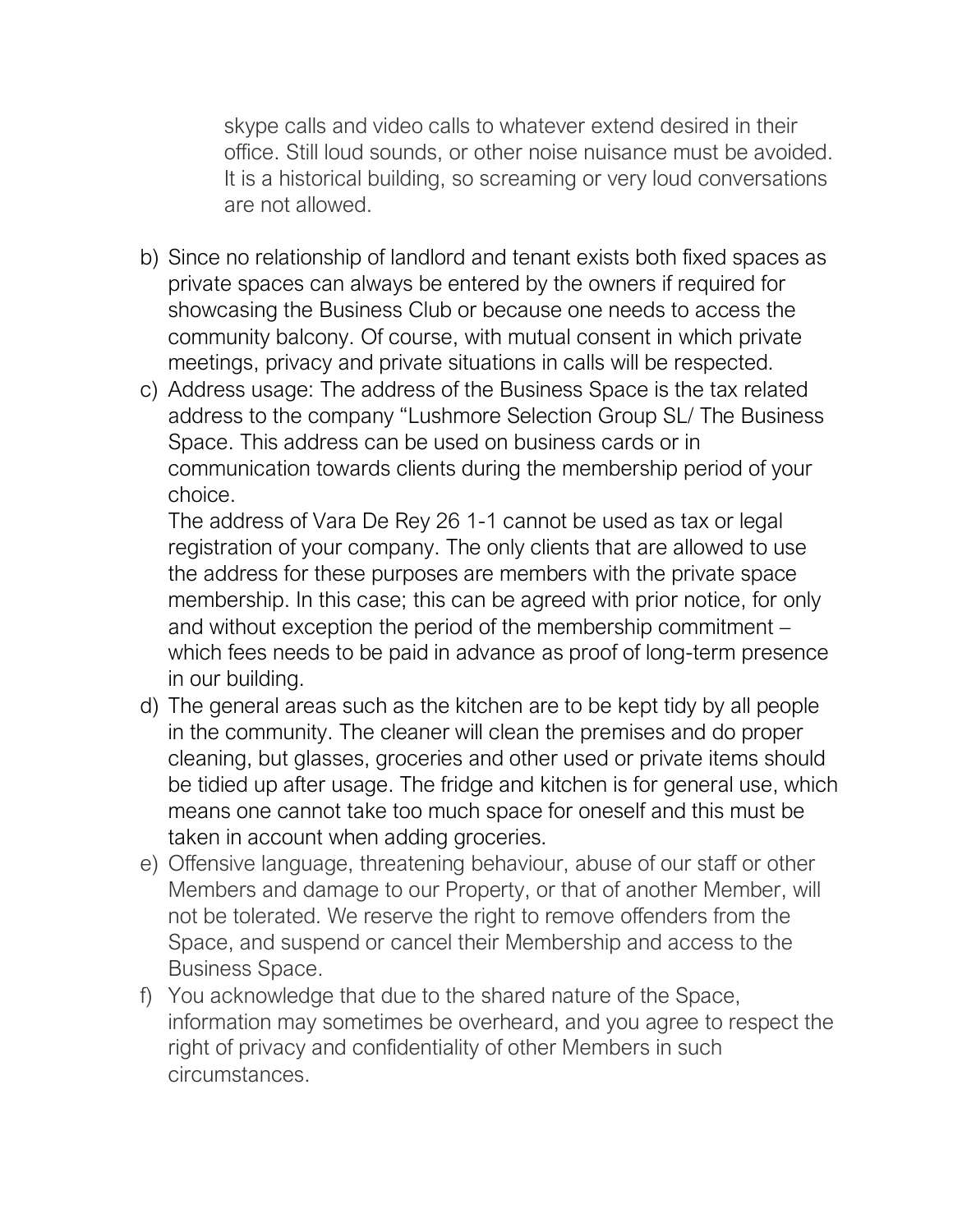- g) Smoking is not allowed in any of the spaces or office areas. Also not on the balcony, unless it is during a special event and/or the management has agreed with this.
- h) In all Spaces areas furniture and installations are provided for the usage during your membership. Moving, adding, taking or changing furniture without prior approval of the management is not allowed.
- i) Advertising; if you like to promote your company in the general spaces or outside of the building ask the management about the possibilities. It is not allowed to hang on banners or stick things to the walls, windows, doors or balconys without agreement with the management.
- j) Where your Membership entitles you to access the Space, this is a license to use the Space, and does not give you an exclusive right to any part of the Space. We make no warranties or representations that the Space is suitable for the purpose you intend to use it for.
- k) You acknowledge that you will be liable for, and agree to indemnify us for any damage caused to the Space or our Property, or for any claim brought against us, by malfunctioning or incorrectly used equipment brought into the Space by you, your employees or your guests (excluding fair wear & tear).
- l) You are responsible for making good or indemnifying us (at our option) for any damage caused to the Space or Our Property by you, your employees or your guests (excluding fair wear and tear).
- m) We take all reasonable measures to ensure the Space is a safe and healthy working environment. You are responsible for your own safety (and that of your employees and guests) whilst in the Space. This includes using Our Property and Your Property safely, for the purpose it was intended for.

## 3. Fair Use policy for Members

We can only provide the Services for the Fees quoted if Members use the Space fairly. We believe that using the Space fairly means that you:

- a) Use the part of the Space based on your "type of Space" agreement.
- b) GUESTS: Feel free to bring in guests, but do limit the number of guests you bring into the Space. Fair time is 1 and maximum 2 hours. If for whatever reason you need additional guest access or more time please talk to us to see what can be arranged;

With group meetings one is welcome to use the meeting room.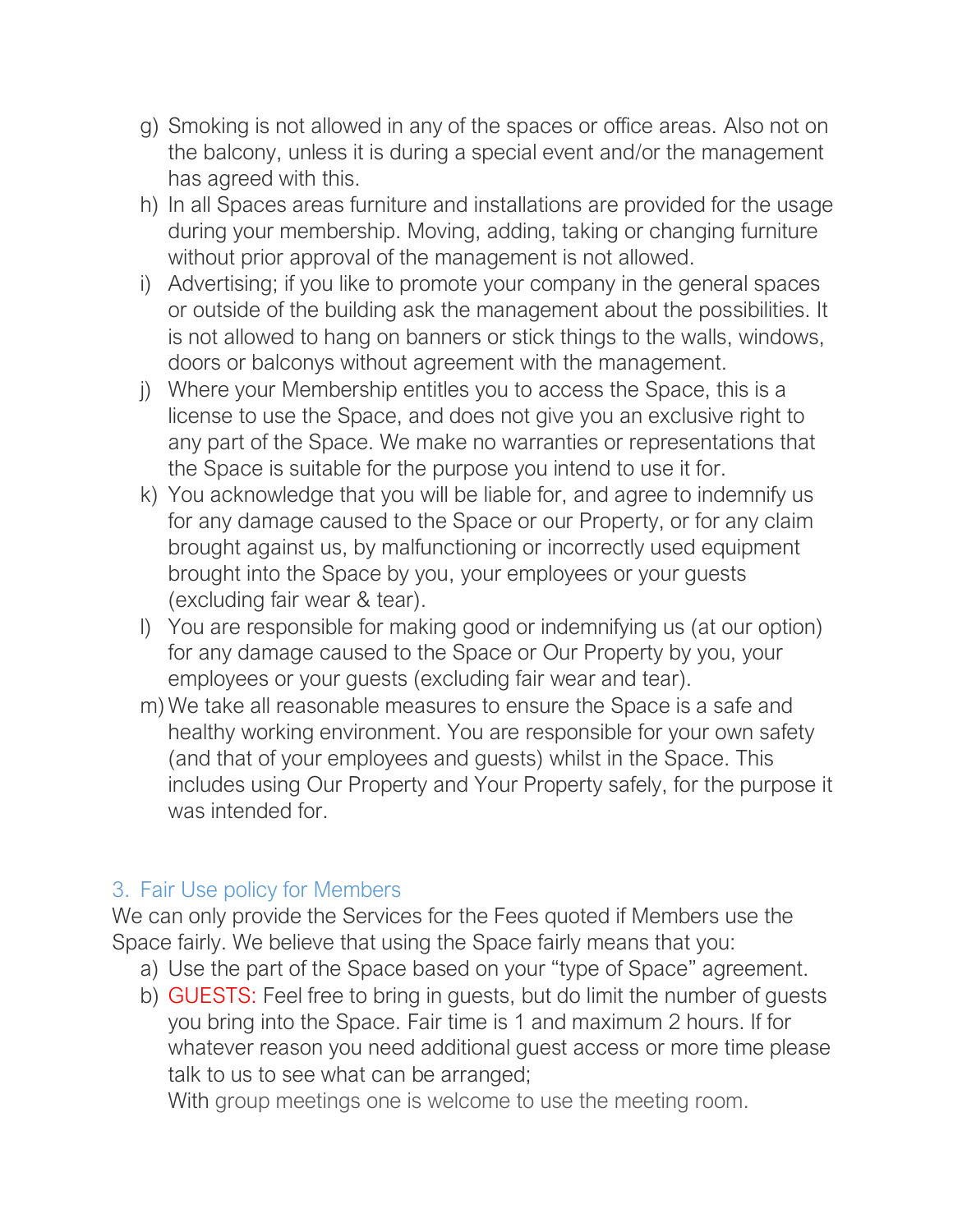+ Private Space members can use their office with a maximum of 5 people. Next to that they can invite several people for short term meetings – at the same terms as written above.

- c) GUESTS 2: If your guests would like to work in the Spaces for all or a large part of the day, they are welcome to purchase a day pass, or discuss membership options by contacting our staff live, or via phone, whatsapp or e-mail. (not applicable to private space members)
- d) GUEST and waiting: If guests have to wait for you to be ready please sit them down in either the meeting room or kitchen, so non of the general members are bothered by them. Also it is requested not to be to happy loud chatty in the main areas when guests arrive. Of course we understand you say hi, but always keep in mind there are people working in the spaces.
- e) PRINTING: limit printing to a reasonable amount, 10 prints per week is considered reasonable (fair use). If you exceed this amount keep in mind that it is 1 euro per 10 pages. We trust you know your usage and pay your total once a week or month in the piggy bank on the fridge. We kindly ask if you inform us if you used a lot of paper or ink, in that way we can make sure there is always enough paper and ink for everybody to be able to print.
- f) DRINKS: Included in membership: Enjoy water, coffee and tea, we trust you to not overdo it. As a business community we hope you keep in mind that you keep everything up and running together. We pay for these facilities, but when something is almost finished please be so kind to report this to the management. When water or coffee beans needs to be refilled in the machine do not hesitate to just do it. Of course, we will do that extra bit more, but we ask you to also throw away the garbage water or coffee leftovers and refill water and beans whenever you see it is necessary.
- g) DRINKS: not included in membership: Note that alcoholic & other chilled beverages such as cola and fanta are only provided and free of charge at the Happy Hours, when offered by THE BUSINESS SPACE management. On events and other special occasions the management will also provide extra's. If you would like to have a cold beverage from the fridge, if you can't help yourself you can put 1 euro per can of soda in the piggy bank on the fridge.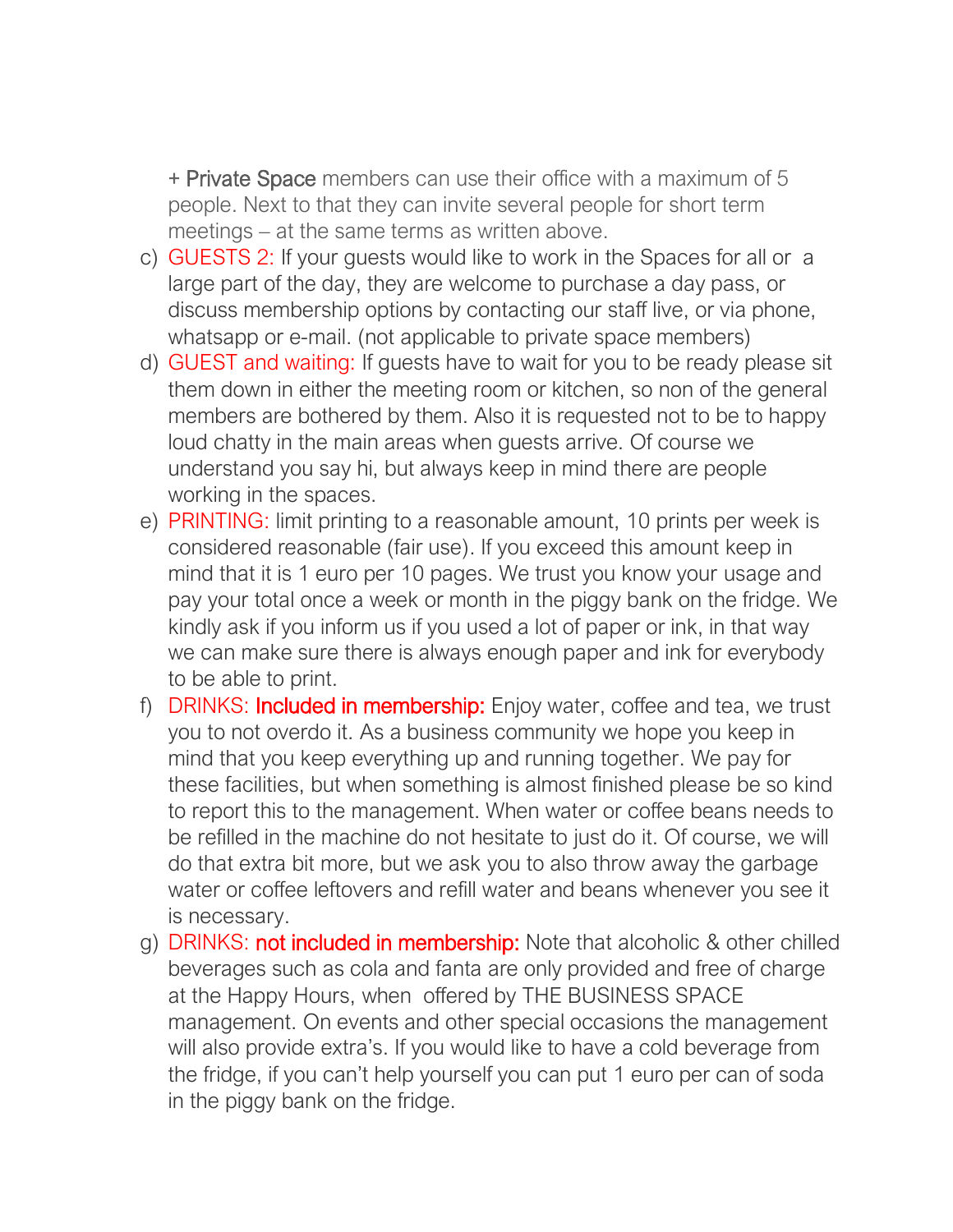- h) INTERNET: You can use the internet to your preference, but it's not allowed to use the provided internet access for excessive downloads, pornographic streaming or for any illegal purposes.
- i) SPACES: Feel at home in our spaces, but keep the areas clean and if you are a general "spaces" member do not leave your desk filled with personal stuff. We can supply the option of using our cupboards if you like to leave anything in the office.
- j) ACCESS & NEIGHBORS: With THE BUSINESS SPACE key access to the Spaces is granted after office hours. Keep the amount of time you spend here reasonable and healthy for yourself and keep in mind that even when other spaces members are not in the building we do have neighbors who live in the same property. Loud music is thus not allowed, also not when you think you are alone.
- k) FRIENDS: Great if you like to invite your friends, of course they are welcome to stop by! Only many people are in a serious flow trying to get some work done so try to keep these social moments a bit exceptional. Having many friends over at the same time is not allowed unless agreed otherwise with the management.
- n) The member should follow any necessary directions or instructions provided with relation to safe and decent usage of the spaces.

# 4. Membership Fees

- a) We will provide you with the Agreed Services in exchange for you paying the Fees.
- b) As agreed in the application and unless otherwise agreed between us, we accept payment of the Fees by automatic direct debit from a debit card nominated by you. The Fees will be debited monthly in advance from your nominated account on the 1st of each month, or the next available business day, and will continue to be debited until your Membership ends in accordance with your agreement. With shorter terms such as 3 months or 6 months we might require an advance payment in the form of a deposit.
- c) If a direct monthly debit is not possible, one is entitled to pay the full amount of the period of the agreement in advance.
- d) It is your responsibility to ensure that your payment details are kept up to date and that there are sufficient funds in your nominated account to enable the successful debit of the Fees each month. If the transaction is rejected for any reason you will be liable for any reasonable costs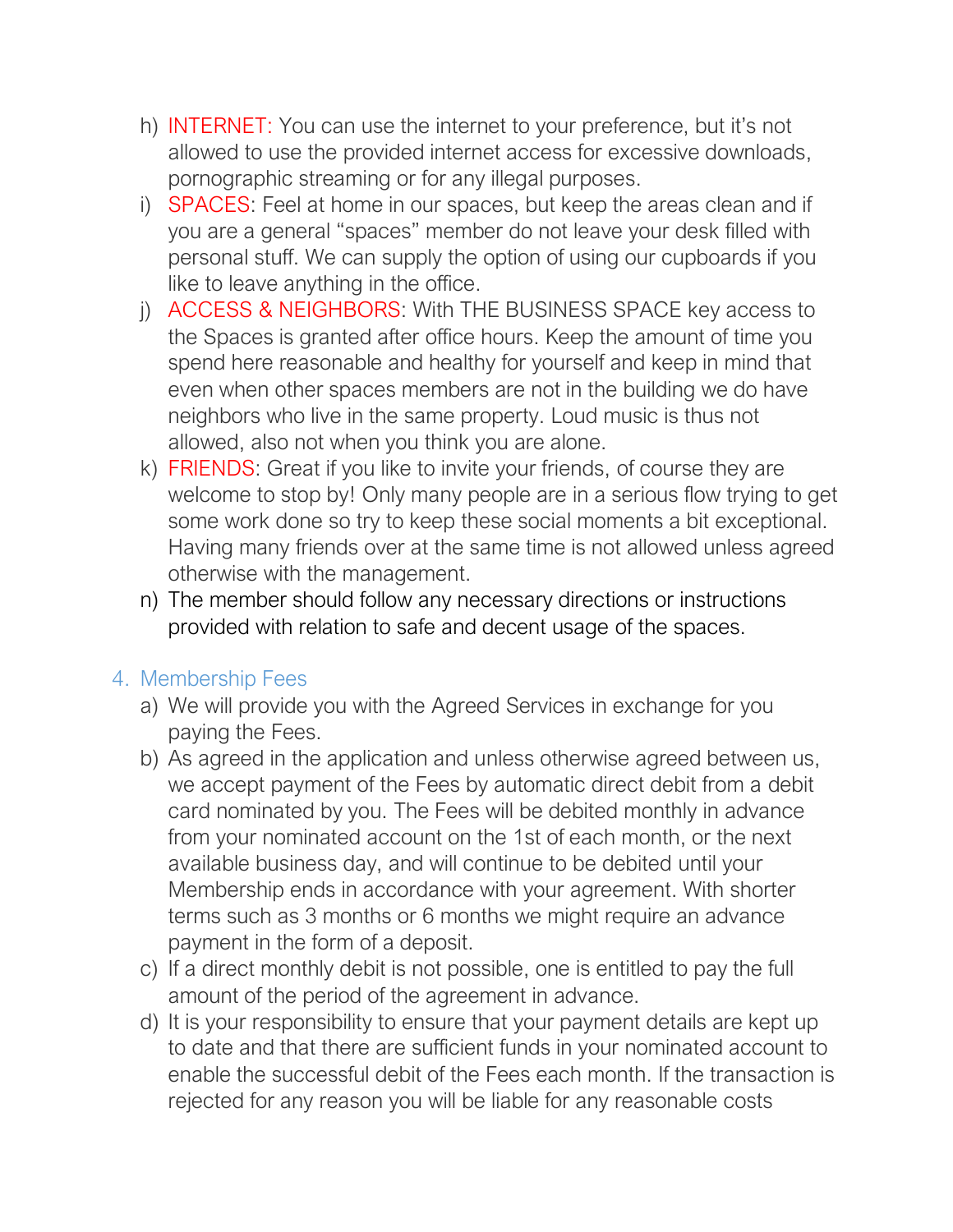incurred by us in recovering the debt, including but not limited to any legal, bank or collection agency fees.

- e) Included in your fee:
	- $\checkmark$  Access to the property subject to the type of membership
	- $\checkmark$  Coffee, tea, water, fruits
	- $\checkmark$  Access to standard THE BUSINESS SPACE events
	- $\checkmark$  Access to THE BUSINESS SPACE pitch investor events
	- $\checkmark$  Usage of the furniture, kitchen equipment and internet
	- $\checkmark$  1 hour of start-up coaching by management
	- $\checkmark$  Happy hour drinks
	- $\checkmark$  Print costs: fair use policy
- f) Extra fees:
	- $\checkmark$  Print costs after fair usage amount has been reached
	- $\checkmark$  Lunches, cold beverages or other catering, on request
	- $\checkmark$  Premium events or conferences (will be discounted for members)

# 4. Making Changes or Cancelling

- a) You may change your personal address and billing address at any time by sending an email to: info@thebusinessspace.com
- b) You can change or cancel your Membership for a new period after your committed period has ended. You must do this at least 30 days prior to the day of your contract endings.
- c) At all times you are allowed to upgrade your membership also during the committed period of your agreement. This needs to be done together with the management or staff and is only possible if there is space inventory to service your upgrade needs. No rights can be derived unless agreed by management.
- d) We may cancel your Membership with immediate effect if you:
	- $\checkmark$  fail to pay the Fees, and such failure is not remedied within 14 days; or
	- $\checkmark$  fail to comply with our Policies, provided that we have given you written notice of such failure and our required remedy, and a reasonable time to rectify the failure.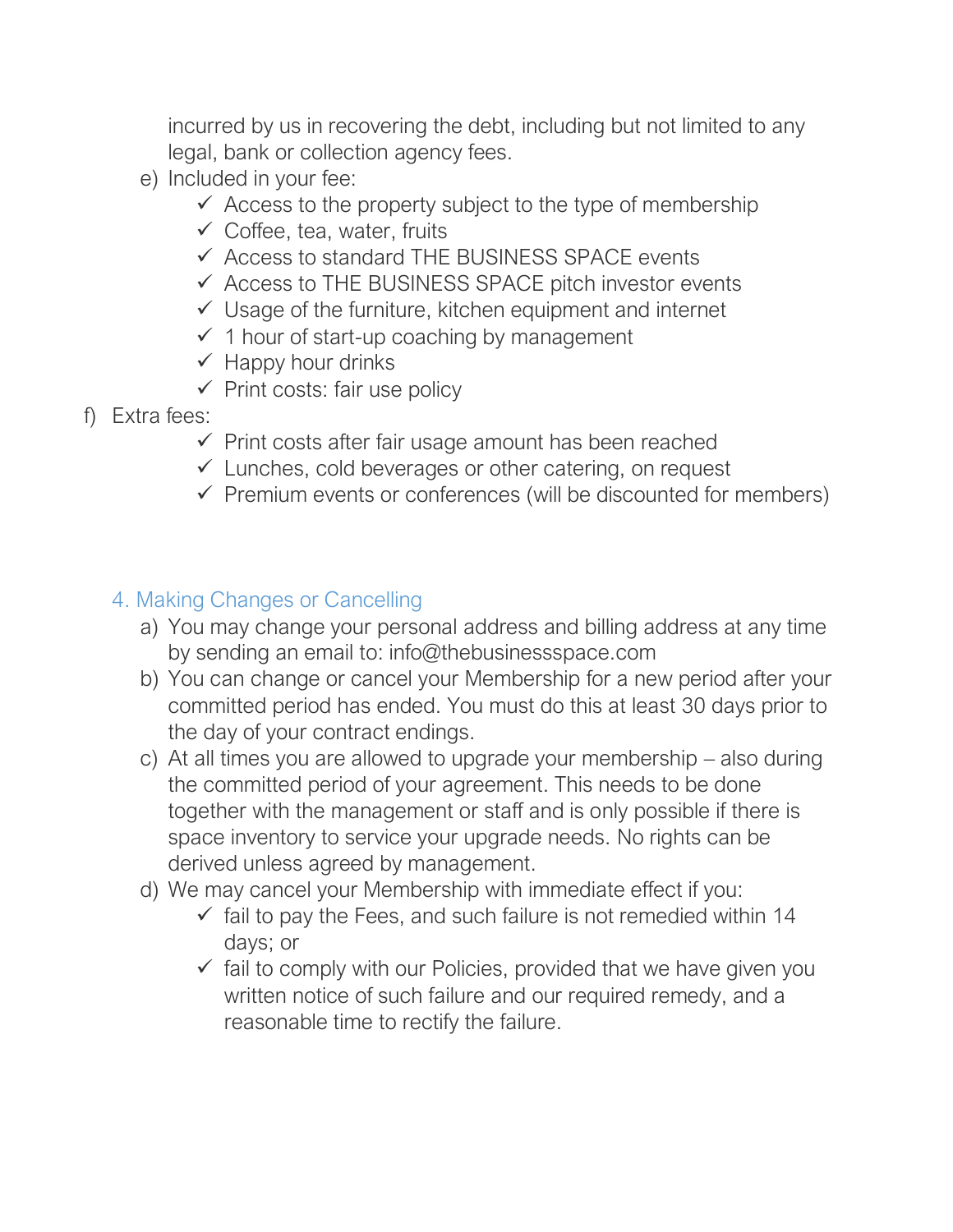# 5. Security, Privacy & Confidential Information

- a) Confidential Information includes private information relating to either party's business, employees, Members, products and business processes. Any Confidential Information you give us, or we give you, remains confidential. We have adequate policies and procedures in place to protect Confidential Information you disclose to us and you agree to take reasonable care to protect any Confidential Information we may disclose to you and not disclose it to any third party.
- b) You are responsible for ensuring that your Confidential Information, and that of any of your employees, remains secure within the Space. We will not be liable for any unauthorized disclosure of your Confidential Information by others, unless such disclosure occurs as a result of a breach of our confidentiality obligations to you.
- c) We make no representations about the security of our internet connection, and you must take the reasonable security measures (i.e. encryption) as are necessary for your business or enterprise.
- d) All e-mail, normal address, demographic, and phone data that is collected from you as a Member will be used solely by THE BUSINESS SPACE as a way to contact you, inform you about our activities and services we offer. We will not disclose your personal or business data to any second or third-party partner unless otherwise agreed with you as member. If partners like to send out a message we will send it through our own channels if we think it is relevant, but we will never supply email addresses to third parties.
- e) Your bank account details will be used solely for the use of the direct debit of monthly payments as agreed on in your membership application. We will never share or disclose any bank details to any other partner.
- f) Keeping your property (laptops, books, phones, etc) in the office is allowed, we take pride in serving an honest and trustworthy community. That said it is on your own risk and we do not hold any responsibility and liability if things get stolen.
- g) Keys, cards or an electronic entrance system will be needed by all Members to access the Spaces and will be provided for a refundable deposit. If one loses one of the keys provided by The Business Space there is a 50 euro fine that will be charged.